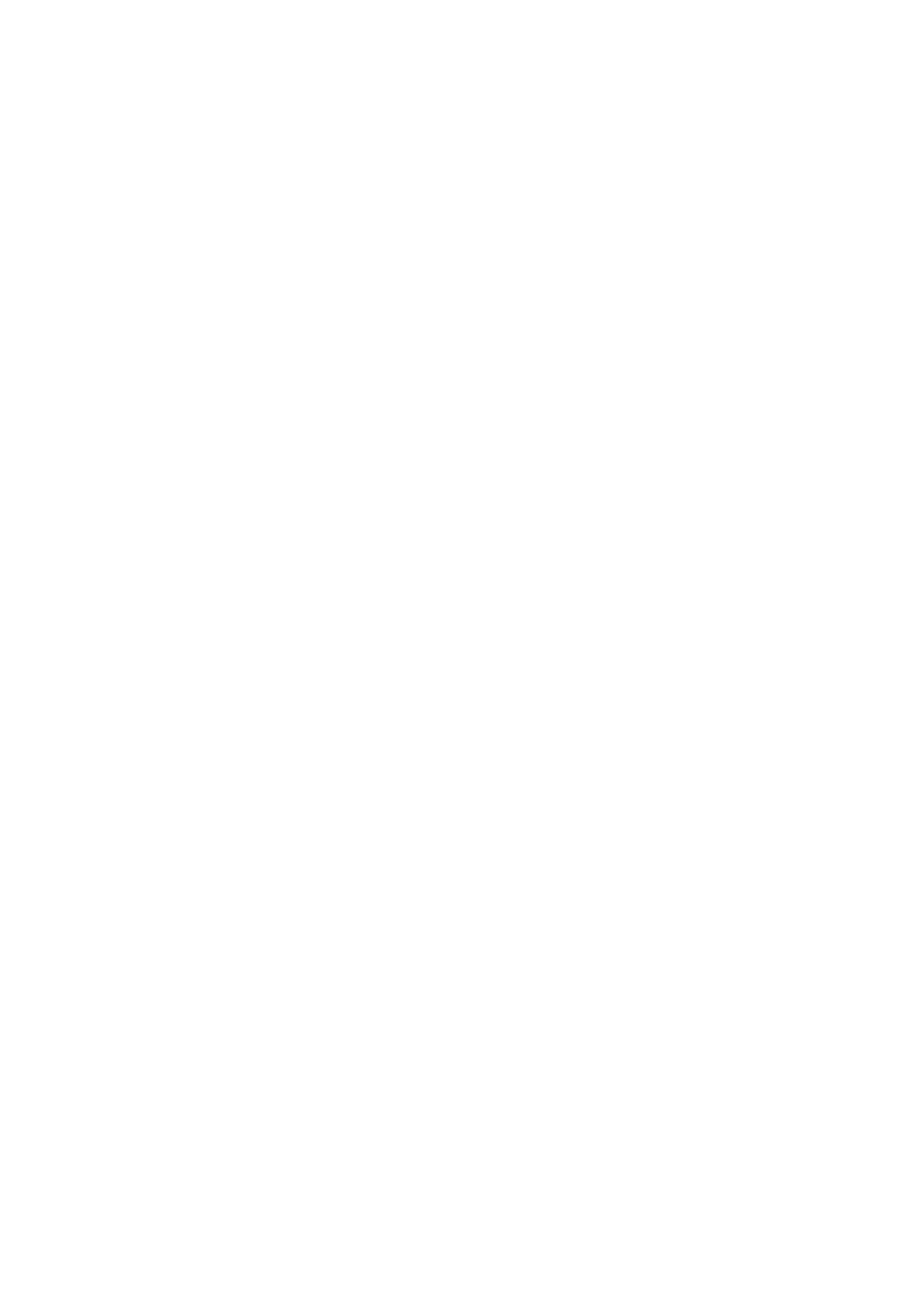

## **1 Affirmation**

His Worship the Mayor will read the affirmation.

Note: a roll-call was conducted that ascertained the following members were in attendance at the commencement of the meeting:

| Mayor P Goff             | ✓            | Cr S Henderson  |              |
|--------------------------|--------------|-----------------|--------------|
| Deputy Mayor BC Cashmore | ✓            | Cr R Hills      |              |
| Cr J Bartley             | ✓            | Cr T Mulholland |              |
| Cr C Casey               | ✓            | Cr D Newman     |              |
| Cr E Collins             | ✓            | Cr G Sayers     |              |
| Cr P Coom                | ✓            | Cr D Simpson    |              |
| Cr L Cooper              | ✓            | Cr S Stewart    |              |
| Cr A Dalton              | ✓            | Cr W Walker     |              |
| Cr C Darby               | $\checkmark$ | Cr J Watson     | $\checkmark$ |
| Cr A Filipaina           |              | Cr P Young      |              |
| Cr C Fletcher            | ✓            |                 |              |

# **2 Apologies**

Resolution number GB/2022/7 MOVED by Cr E Collins, seconded by Cr L Cooper:

#### **That the Governing Body:**

**a) accept the apology from: Absence Cr A Filipaina Lateness Cr D Simpson – on council business**

**CARRIED**

*Cr R Hills joined the meeting at 10.04am. Cr D Newman joined the meeting at 10.07am.*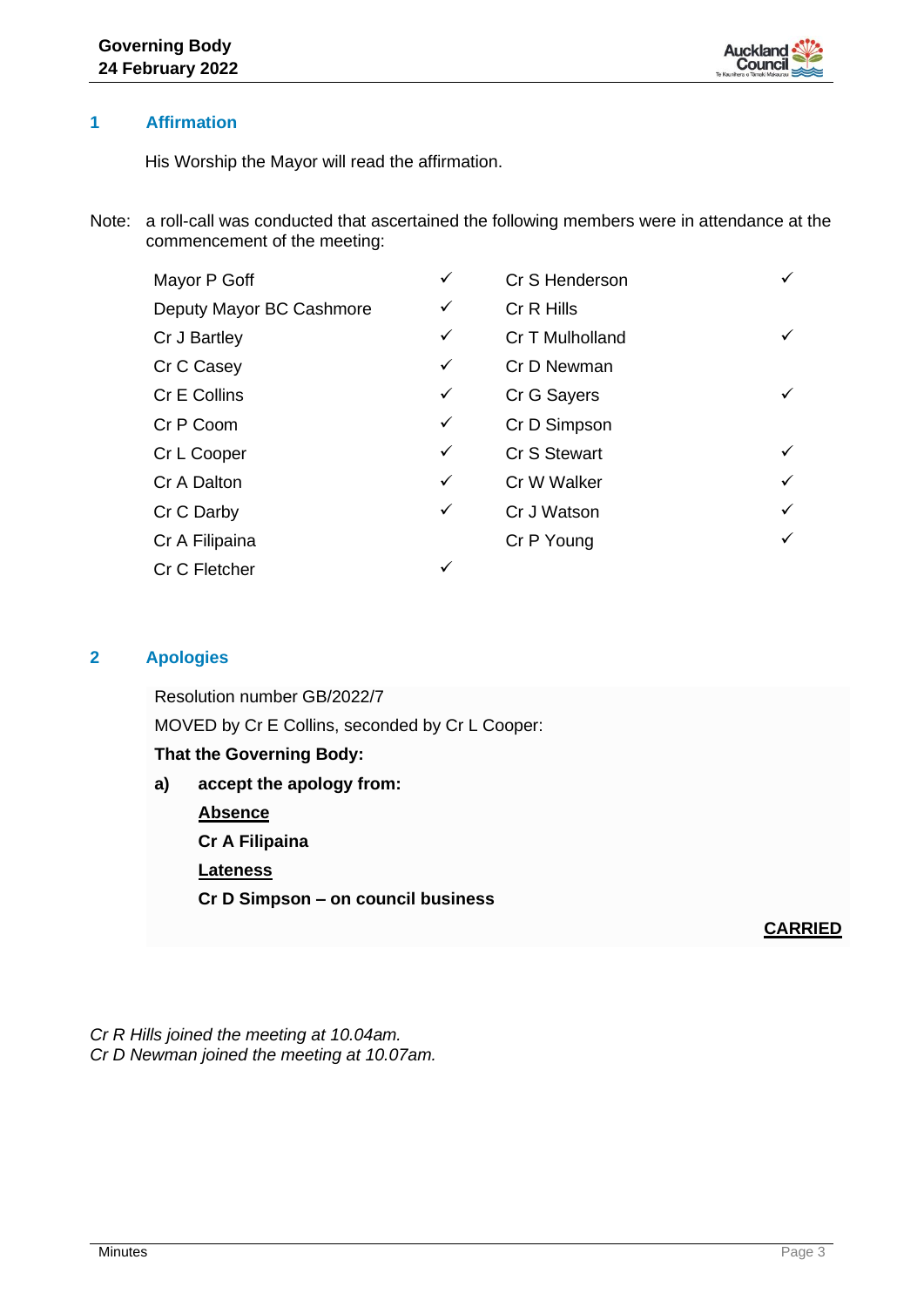

## **Acknowledgements**

His Worship the Mayor acknowledged:

#### New Year's Honours List

Councillor Alf Filipaina on being made a Member of the New Zealand Order of Merit (MNZM)

Independent Māori Statutory Board member Tony Kake on being made a Member of the New Zealand Order of Merit (MNZM)

## Recent Passing

Liane Ngamane, Independent Māori Statutory Board Member Olsen Filipaina, New Zealand Rugby League Player

## **3 Declaration of Interest**

There were no declarations of interest.

# **4 Confirmation of Minutes**

Resolution number GB/2022/8

MOVED by Cr C Casey, seconded by Cr A Dalton:

#### **That the Governing Body:**

**a) confirm the ordinary minutes of its meeting, held on Thursday, 16 December 2021 including the confidential section, and the extraordinary minutes of its meeting, held on Tuesday, 8 February 2022, as a true and correct record.**

**CARRIED**

## **5 Petitions**

There were no petitions.

## **6 Public Input**

There was no public input.

## **7 Local Board Input**

There was no local board input.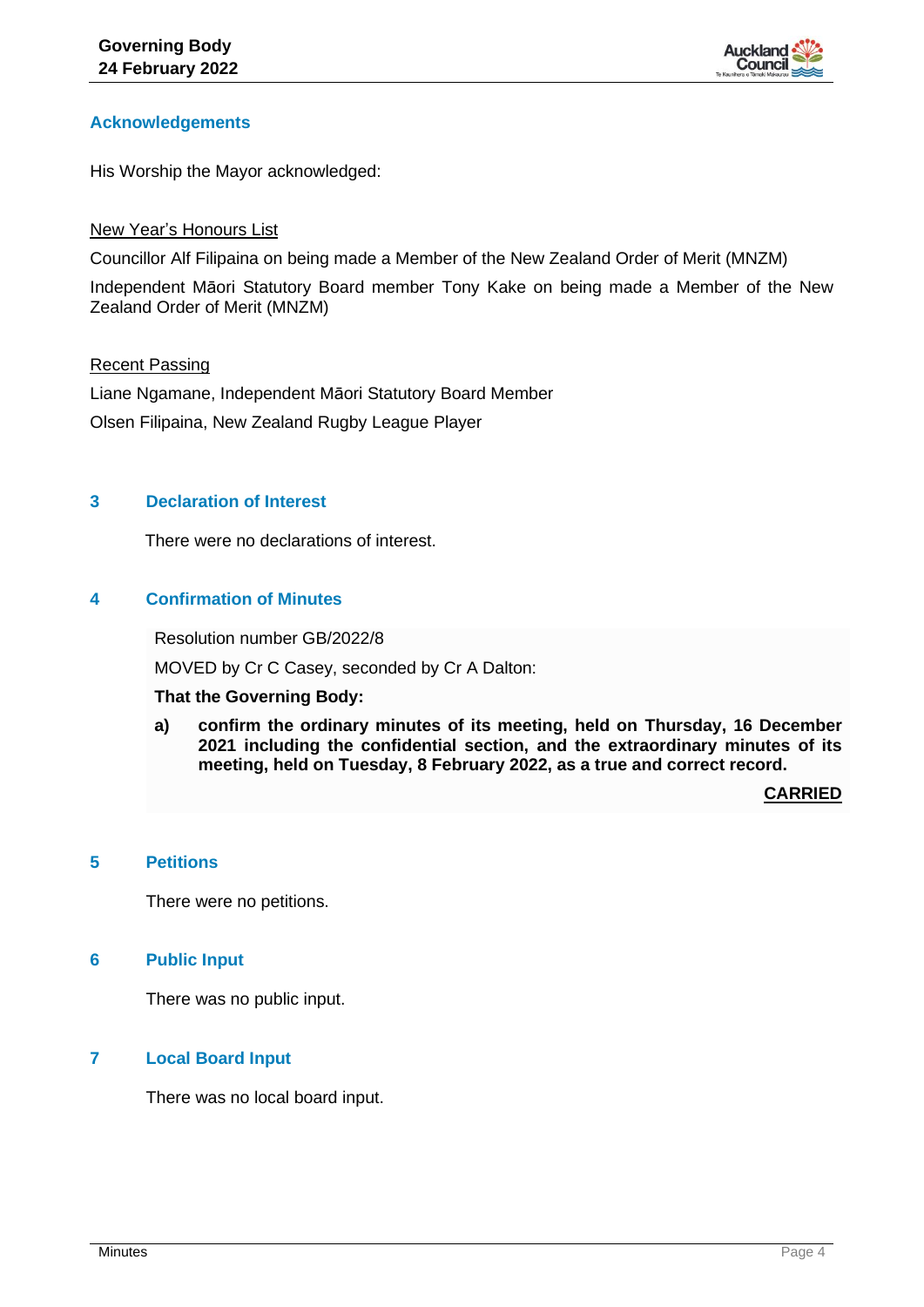

## **8 Extraordinary Business**

There was no extraordinary business.

## **9 Significance and Engagement Policy 2022**

Note: changes were made to the original recommendation, amending clause a), as a chairperson's recommendation.

Resolution number GB/2022/9

MOVED by Mayor P Goff, seconded by Cr L Cooper:

#### **That the Governing Body:**

- **a) consider the public feedback and local board input received on the proposed changes to the Significance and Engagement Policy and adopt the Significance and Engagement Policy 2022 as set out in Attachment A of the agenda report with the following retained as strategic assets in the policy:**
	- **i) freehold interests in central Auckland waterfront land**
	- **ii) shares in substantive Council Controlled Organisations (CCOs).**

**CARRIED**

#### **10 Local Government Elections 2022 - Order of Names on Voting Documents**

Resolution number GB/2022/10

MOVED by Mayor P Goff, seconded by Cr W Walker:

#### **That the Governing Body:**

- **a) note the feedback from local boards**
- **b) resolve that the candidates' names on voting papers for the Auckland Council 2022 elections will be arranged in alphabetical order of surname.**

#### **CARRIED**

#### **11 Referred from the Audit and Risk Committee - Health, Safety and Wellbeing Report**

At its meeting of 22 February 2022, the Audit and Risk Committee resolved the following:

*Resolution number AUD/2022/4*

*That the Audit and Risk Committee:*

- *a) note the information in this report and associated health, safety and wellbeing indicators*
- *b) refer this report to the Governing Body*
- *c) forward this report to Local Boards for their information.*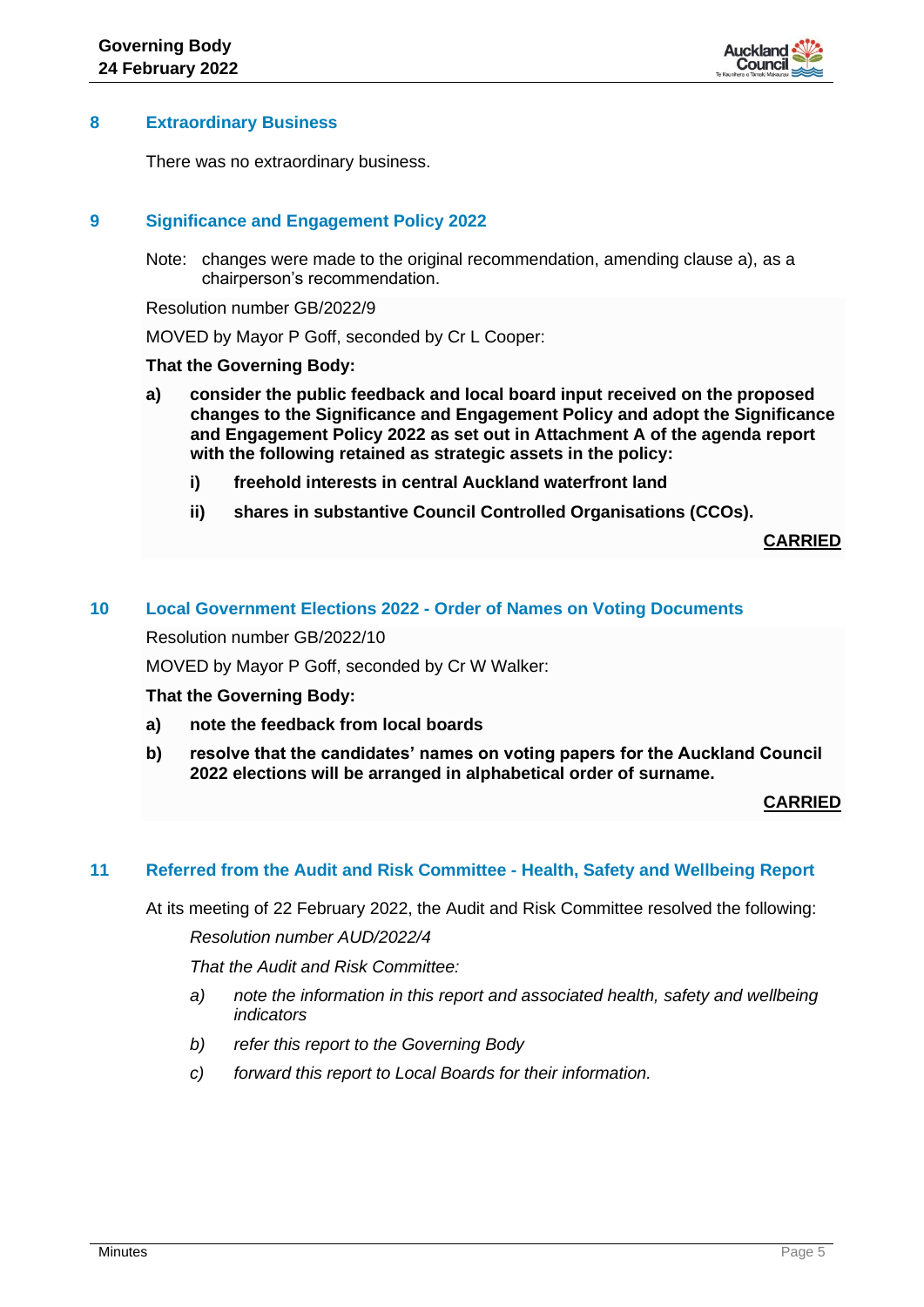

Resolution number GB/2022/11

MOVED by Cr D Newman, seconded by Deputy Mayor BC Cashmore:

#### **That the Governing Body:**

- **a) tuhi / note the Auckland Council's Health, Safety and Wellbeing Report (Attachment A of the agenda report) and any commentary from the Audit and Risk Committee**
- **b) tuhi / note that the report has been provided to all local boards for their information.**

**CARRIED**

#### **12 Referred from the Audit and Risk Committee - Enterprise Risk Management Activity Update - February 2022**

*Cr C Darby left the meeting at 11.22am.*

At its meeting of 22 February 2022, the Audit and Risk Committee resolved the following:

*Resolution number AUD/2022/5*

*That the Audit and Risk Committee:*

- *a) note the Enterprise Risk Update – February 2022 report*
- *b) refer the Enterprise Risk Update – February 2022 report to the Governing Body for information.*

Resolution number GB/2022/12

MOVED by Cr D Newman, seconded by Deputy Mayor BC Cashmore:

#### **That the Governing Body:**

**a) riro / receive the Enterprise Risk Management Activity Update – February 2022 (Attachment A of the agenda report).**

#### **CARRIED**

*Cr C Darby returned to the meeting at 11.26am.*

#### **13 Summary of Governing Body information memoranda, workshops and briefings (including the Forward Work Programme) - 24 February 2022**

Resolution number GB/2022/13

MOVED by Cr E Collins, seconded by Cr C Casey:

#### **That the Governing Body:**

- **a) tuhi / note the progress on the forward work programme appended as Attachment A of the agenda report**
- **b) riro / receive the Summary of Governing Body information memoranda, workshops and briefings – 24 February 2022.**

#### **CARRIED**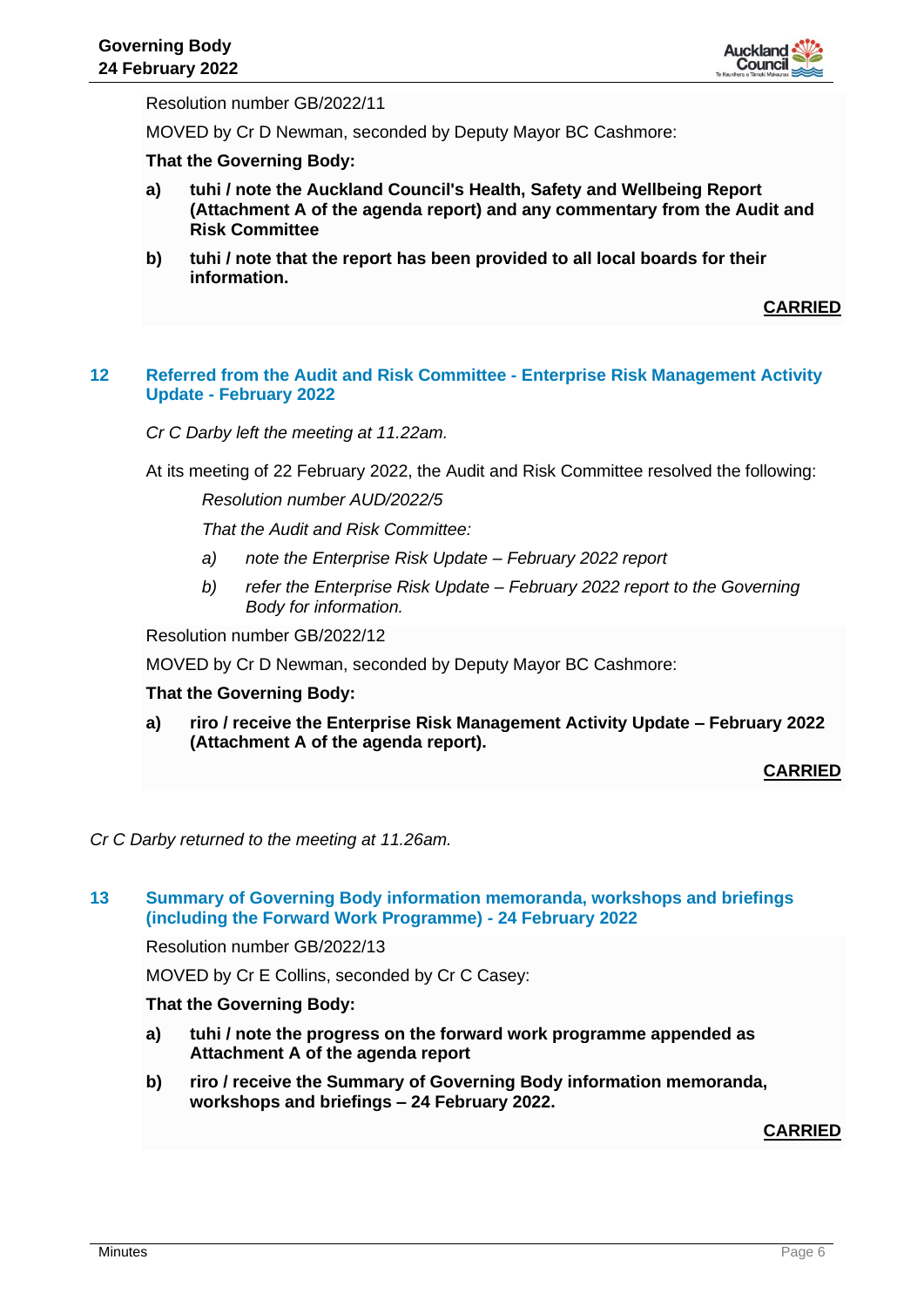

# **14 Summary of Confidential Decisions and related information released into Open**

Resolution number GB/2022/14

MOVED by Cr A Dalton, seconded by Deputy Mayor BC Cashmore:

#### **That the Governing Body:**

- **a) tuhi / note the confidential decision and related information that is now publicly available:**
	- **i) Recommendation from the Appointments and Performance Review Committee – Chief Executive Remuneration Review**

**CARRIED**

## **15 Consideration of Extraordinary Items**

There was no consideration of extraordinary items.

## **16 Procedural motion to exclude the public**

Resolution number GB/2022/15

MOVED by Mayor P Goff, seconded by Deputy Mayor BC Cashmore:

**That the Governing Body:**

**a) exclude the public from the following part(s) of the proceedings of this meeting.**

**The general subject of each matter to be considered while the public is excluded, the reason for passing this resolution in relation to each matter, and the specific grounds under section 48(1) of the Local Government Official Information and Meetings Act 1987 for the passing of this resolution follows.**

**This resolution is made in reliance on section 48(1)(a) of the Local Government Official Information and Meetings Act 1987 and the particular interest or interests protected by section 6 or section 7 of that Act which would be prejudiced by the holding of the whole or relevant part of the proceedings of the meeting in public, as follows:**

## **C1 City Rail Link - C9 Works Update**

| Reason for passing this<br>resolution in relation to each<br>matter                                                                                                                   | Particular interest(s) protected<br>(where applicable)                                                                                                                                                                                                                                                                                                                                                                                                                                                       | Ground(s) under section 48(1)<br>for the passing of this resolution                                                                                                                                |
|---------------------------------------------------------------------------------------------------------------------------------------------------------------------------------------|--------------------------------------------------------------------------------------------------------------------------------------------------------------------------------------------------------------------------------------------------------------------------------------------------------------------------------------------------------------------------------------------------------------------------------------------------------------------------------------------------------------|----------------------------------------------------------------------------------------------------------------------------------------------------------------------------------------------------|
| The public conduct of the part of<br>the meeting would be likely to<br>result in the disclosure of<br>information for which good<br>reason for withholding exists<br>under section 7. | $s7(2)$ (h) - The withholding of the<br>information is necessary to<br>enable the local authority to<br>carry out, without prejudice or<br>disadvantage, commercial<br>activities.<br>s7(2)(i) - The withholding of the<br>information is necessary to<br>enable the local authority to<br>carry on, without prejudice or<br>disadvantage, negotiations<br>(including commercial and<br>industrial negotiations).<br>In particular, the report contains<br>information relating to<br>commercial activities. | s48(1)(a)<br>The public conduct of the part of<br>the meeting would be likely to<br>result in the disclosure of<br>information for which good<br>reason for withholding exists<br>under section 7. |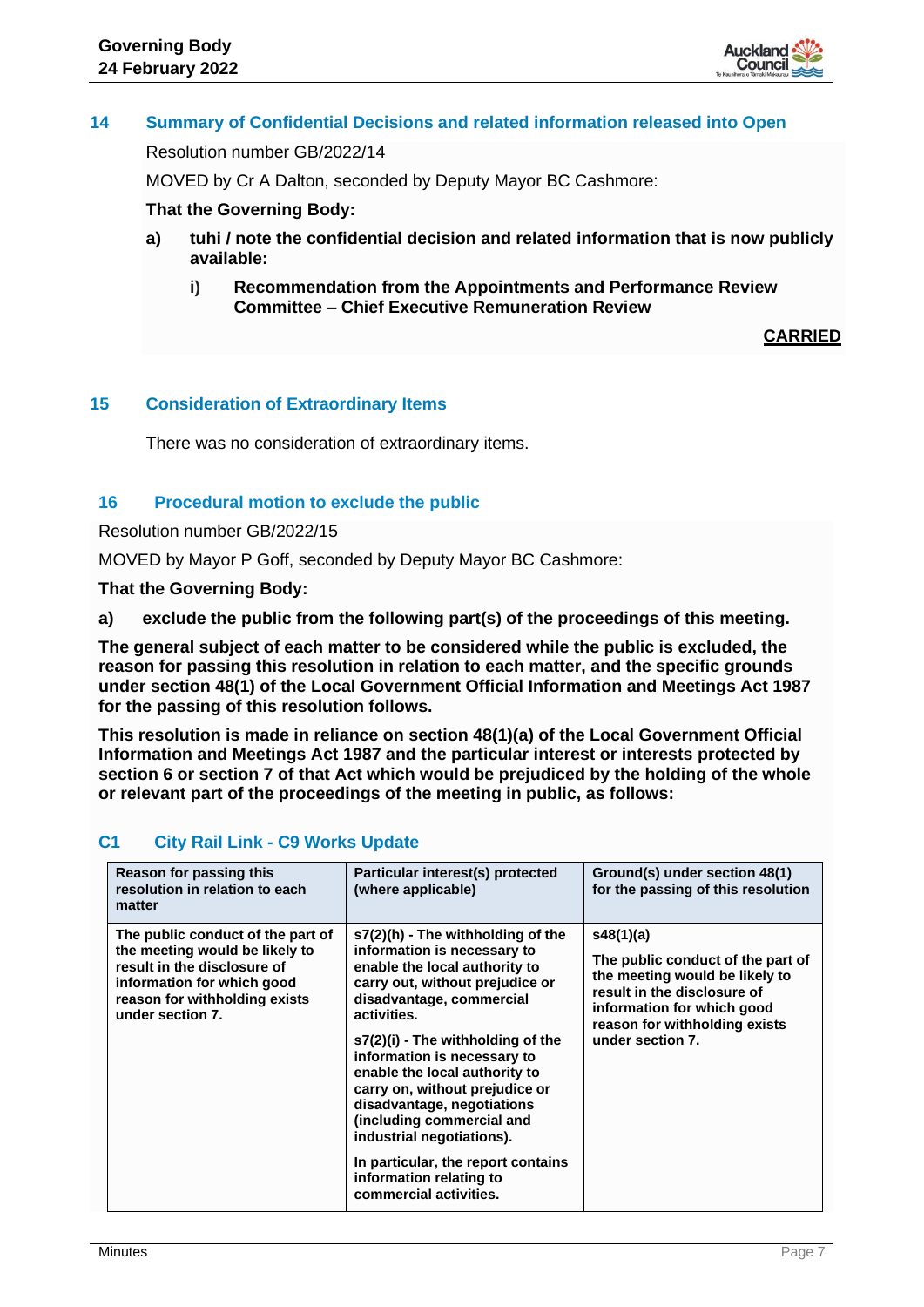

## **C2 CONFIDENTIAL: Eke Panuku Strategic Development Partnership Opportunity**

| Reason for passing this<br>resolution in relation to each<br>matter                                                                                                                   | Particular interest(s) protected<br>(where applicable)                                                                                                                                                                                                                                                                                                                                                                           | Ground(s) under section 48(1)<br>for the passing of this resolution                                                                                                                                |
|---------------------------------------------------------------------------------------------------------------------------------------------------------------------------------------|----------------------------------------------------------------------------------------------------------------------------------------------------------------------------------------------------------------------------------------------------------------------------------------------------------------------------------------------------------------------------------------------------------------------------------|----------------------------------------------------------------------------------------------------------------------------------------------------------------------------------------------------|
| The public conduct of the part of<br>the meeting would be likely to<br>result in the disclosure of<br>information for which good<br>reason for withholding exists<br>under section 7. | $s7(2)(h)$ - The withholding of the<br>information is necessary to<br>enable the local authority to<br>carry out, without prejudice or<br>disadvantage, commercial<br>activities.<br>In particular, the report contains<br>information that is subject to an<br>obligation of confidence and if it<br>were disclosed it would likely<br>prejudice or disadvantage<br><b>Council's negotiations with NZ</b><br><b>Super Fund.</b> | s48(1)(a)<br>The public conduct of the part of<br>the meeting would be likely to<br>result in the disclosure of<br>information for which good<br>reason for withholding exists<br>under section 7. |

The text of these resolutions is made available to the public who are present at the meeting and form part of the minutes of the meeting.

## **CARRIED**

11.26am The public was excluded.

Resolutions in relation to the confidential items are recorded in the confidential section of these minutes and are not publicly available.

12.44pm The public was re-admitted.

## **RESTATEMENTS**

It was resolved while the public was excluded:

## **C1 City Rail Link - C9 Works Update**

Resolution number GB/2022/16

MOVED by Mayor P Goff, seconded by Deputy Mayor BC Cashmore:

That the Governing Body:

f) note that the report is subject to matters of commercial sensitivity and agree that the report and the decisions will remain confidential until the reasons for confidentiality no longer exist.